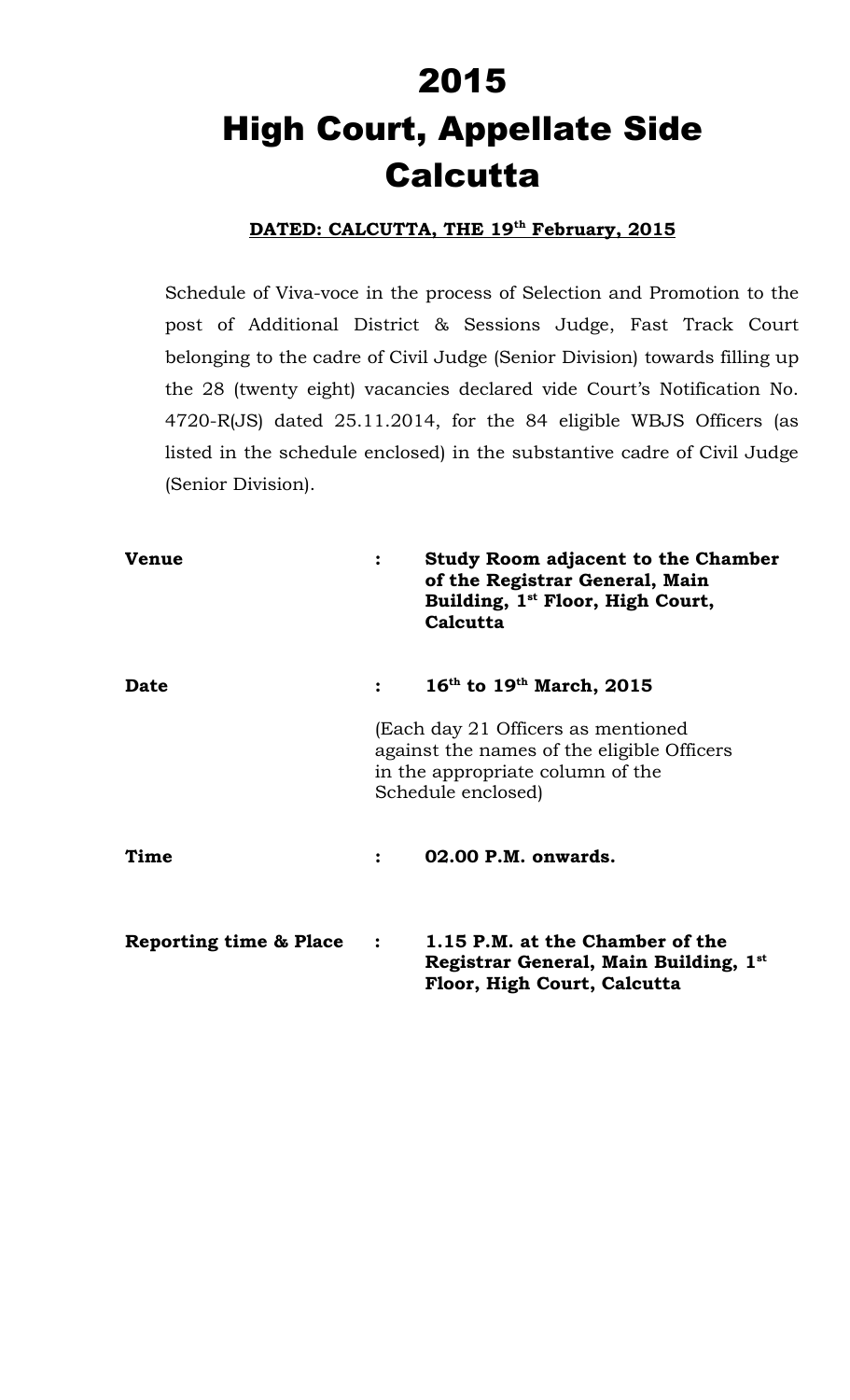### **SCHEDULE OF VIVA-VOCE OF ELIGIBLE OFFICERS COMING UNDER THE ZONE OF CONSIDERATION FOR FILLING UP THE VACANCIES IN FAST TRACK COURTS**

#### **ON 16.03.2015**

| S1. | <b>NAME OF THE OFFICER</b>          | PRESENT PLACE OF                                                                       | DATE OF VIVA-VOCE |
|-----|-------------------------------------|----------------------------------------------------------------------------------------|-------------------|
| No. |                                     | <b>POSTING</b>                                                                         |                   |
| 1.  | Shri Pradip Kumar Ray               | CJM, MALDA                                                                             | 16.03.2015        |
|     |                                     |                                                                                        |                   |
| 2.  | Shri Arabinda Panti                 | ACJM, Mathabhanga, Cooch Behar                                                         | 16.03.2015        |
| 3.  | Smt. Ali Biswas (Sarkar)            | Judge, 2 <sup>nd</sup> Labour Court, Calcutta,<br>on deputation                        | 16.03.2015        |
| 4.  | Shri Fatik Chandra Mondal           | CJM, Car Nicobar, A & N Islands                                                        | 16.03.2015        |
| 5.  | Shri Hidayatullah Bhutia            | CJM, Bankura                                                                           | 16.03.2015        |
| 6.  | Shri Himadri Shankar Ghosh<br>Hazra | CJ(SD), Darjeeling (Sadar)                                                             | 16.03.2015        |
| 7.  | Smt. Manjushree Mondal              | CJM, Paschim Medinipur                                                                 | 16.03.2015        |
| 8.  | Shri Arup Kumar Das                 | Competent Authority, Metro<br>Railway, Kolkata on deputation                           | 16.03.2015        |
| 9.  | Molla Asgar Ali                     | Judge, 1 <sup>st</sup> Labour Court, Calcutta<br>on deputation                         | 16.03.2015        |
| 10. | Shri Baishnab Sarkar                | Senior Municipal Magistrate,<br>Kolkata                                                | 16.03.2015        |
| 11. | <b>Shri Tito Rob</b>                | Dy. Registrar, Judicial, West<br>Bengal Taxation Tribunal, Calcutta<br>- on deputation | 16.03.2015        |
| 12. | Shri Sridhar Chandra Su             | CJM, Murshidabad                                                                       | 16.03.2015        |
| 13. | Shri Dinanath Prasad                | CJM, Coochbehar                                                                        | 16.03.2015        |
| 14. | Smt. Srimayi Kundu                  | CJ(SD), Armabagh, Hooghly                                                              | 16.03.2015        |
| 15. | Shri Sambhu Sarkar                  | CJ(SD), Lalbagh, Murshidabad                                                           | 16.03.2015        |
| 16. | Shri Debapriya Basu                 | ACJM, 1 <sup>st</sup> Court, Alipurduar,<br>Jalpaiguri                                 | 16.03.2015        |
| 17. | <b>Salim Ahmed Ansari</b>           | CJM, Burdwan                                                                           | 16.03.2015        |
| 18. | Shri Umesh Singh                    | CJ(SD), Raiganj, Uttar Dinajpur                                                        | 16.03.2015        |
| 19. | Shri Sabyasachi Chattoraj           | CJM, Raiganj, Uttar Dinajpur                                                           | 16.03.2015        |
| 20. | Smt. Mukulika Sinha                 | Secretary, DLSA, Cooch Behar                                                           | 16.03.2015        |
| 21. | Shri Guru Das Biswas                | CJM, Darjeeling                                                                        | 16.03.2015        |

#### **ON 17.03.2015**

| S1.<br>No. | <b>NAME OF THE OFFICER</b> | PRESENT PLACE OF<br><b>POSTING</b>                           | DATE OF VIVA-VOCE |
|------------|----------------------------|--------------------------------------------------------------|-------------------|
| 22.        | Shri Sudip Bhattacharya    | CJM, Purba Medinipur                                         | 17.03.2015        |
| 23.        | <b>Shri Viswaroop Sett</b> | $CJ(SD)$ , 1 <sup>st</sup> Court, Berhampore,<br>Murshidabad | 17.03.2015        |
| 24.        | Shri Srikumar Goswami      | CJ(SD), Cooch Behar                                          | 17.03.2015        |
| 25.        | Smt. Madhumita Roy-II      | CJM, Barasat                                                 | 17.03.2015        |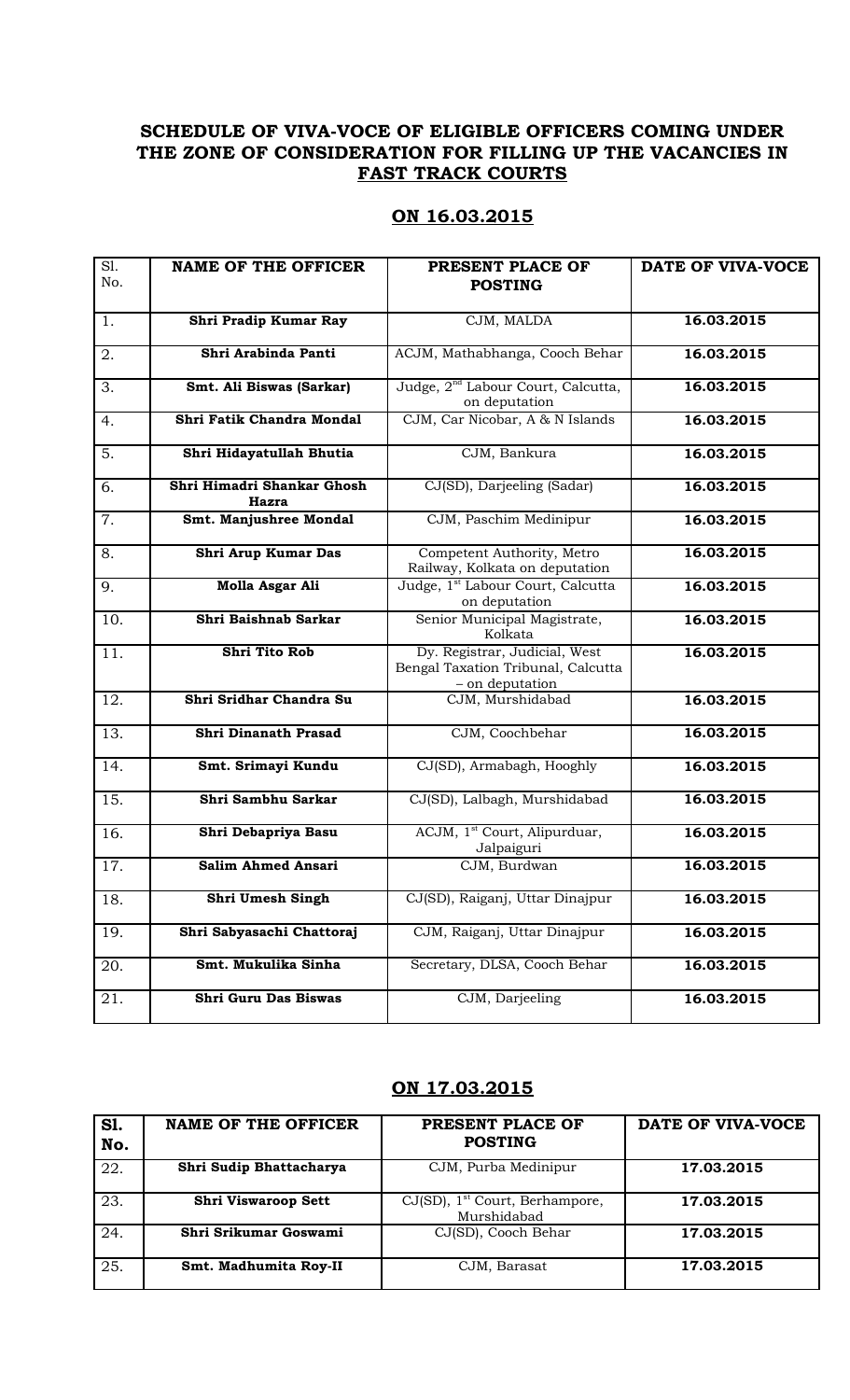| 26. | Smt. Sharanya Sen           | ACJM, Dinhata, Cooch Behar               | 17.03.2015 |
|-----|-----------------------------|------------------------------------------|------------|
| 27. | Shri Pinaki Mitra           | Dy. AGOT, Govt. of W.B., Calcutta        | 17.03.2015 |
| 28. | Shri Sanjay Chowdhury       | CJM, Balurghat, Dakshin Dinajpur         | 17.03.2015 |
| 29. | Shri Biplab Roy             | CJ(SD), Bankura                          | 17.03.2015 |
| 30. | <b>Shri Dev Kumar Sukul</b> | ACJM, Barrackpore, N. 24-Pgs.            | 17.03.2015 |
| 31. | Shri Sanjay Ranjan Paul     | CMM, Calcutta                            | 17.03.2015 |
| 32. | Shri Rajesh Chakraborty     | ACJM, Kalimpong, Darjeeeling             | 17.03.2015 |
| 33. | Shri Arjun Mukherjee        | ACJM, Chanchal, Malda                    | 17.03.2015 |
| 34. | Shri Arun Kumar Nandy       | CJM, Howrah                              | 17.03.2015 |
| 35. | Shri Arun Rai               | CJ(SD), Bolpur, Birbhum                  | 17.03.2015 |
| 36. | Shri Rajesh Tamang          | CJ(SD), Bongaon, N. 24-Pgs.              | 17.03.2015 |
| 37. | Shri Ambarish Ghosh         | CJ(SD), Jalpaiguri                       | 17.03.2015 |
| 38. | Shri Sanjib Daruka          | CJM, Alipore, South 24-Parganas          | 17.03.2015 |
| 39. | Shri Rana Dam               | CJM, Hooghly                             | 17.03.2015 |
| 40. | Shri Apurba Kr. Ghosh       | ACJM, Bidhan Nagar, North 24<br>Parganas | 17.03.2015 |
| 41. | Shri Tapas Kumar Roy        | ACJM, Jangipur, Murshidabad              | 17.03.2015 |
| 42. | Shri Binoy Kumar Pathak     | ACJM, Kalyani, Nadia                     | 17.03.2015 |

## **ON 18.03.2015**

| S1.<br>No.        | <b>NAME OF THE OFFICER</b>          | PRESENT PLACE OF<br><b>POSTING</b>                                       | DATE OF VIVA-VOCE |
|-------------------|-------------------------------------|--------------------------------------------------------------------------|-------------------|
|                   |                                     |                                                                          |                   |
| 43.               | Shri Haradhan Mukhopadhyay          | ACJM, Alipore, South 24-Parganas                                         | 18.03.2015        |
| 44.               | Shri Abhiram Barman (S. C.)         | ACJM, Contai, Purba Medinipur                                            | 18.03.2015        |
| 45.               | Shri Anjan Kumar Sengupta           | Deputy Registrar-cum-Secretary,<br>SLSA, Calcutta on Deputation          | 18.03.2015        |
| 46.               | Shri Krishna Murari Prasad<br>Gupta | ACJM, Jhargram, Paschim<br>Medinipur                                     | 18.03.2015        |
| $\overline{47}$ . | Shri Anjan Kumar Sarkar             | ACMM-1, Calcutta                                                         | 18.03.2015        |
| 48.               | Shri Ratan Kumar Gupta              | CJ(SD), Addl. Court, Hooghly                                             | 18.03.2015        |
| 49.               | Shri Sanjoy Kumar Sharma            | CJ(SD), 2 <sup>nd</sup> Court, Krishnanagar,<br>Nadia                    | 18.03.2015        |
| 50.               | Shri Santanu Dutta                  | CJM, Jalpaiguri                                                          | 18.03.2015        |
| 51.               | Shri Indiwar Tripathi               | Secretary, DLSA, Howrah                                                  | 18.03.2015        |
| 52.               | Shri Hemanta Sinha                  | CJ(SD), Kalna, Burdwan                                                   | 18.03.2015        |
| 53.               | Shri Sumit Adhikari                 | CJ(SD), Baruipore, South 24-Pgs.                                         | 18.03.2015        |
| 54.               | Shri Gopal Kishore Sinha            | ACJM, Basirhat, North 24-Pgs.                                            | 18.03.2015        |
| $\overline{55}$ . | Shri Bishnu Baran Mondal            | Judge, 6 <sup>th</sup> Court, PSCC, Calcutta                             | 18.03.2015        |
| 56.               | Shri Rajesh Guha Ray                | ACJM, Rampurhat, Birbhum                                                 | 18.03.2015        |
| $\overline{57}$ . | Shri Debabrata Kundu                | Joint Registrar, High Court,<br>Original Side, Calcutta on<br>Deputation | 18.03.2015        |
| 58.               | Shri Asis Kumar Mukherjee           | Secretary, DLSA, Murshidabad                                             | 18.03.2015        |
| 59.               | Shri Ananda Kumar Tewari            | CJ(SD), 7 <sup>th</sup> Court, Alipore, S. 24-<br>Pgs.                   | 18.03.2015        |